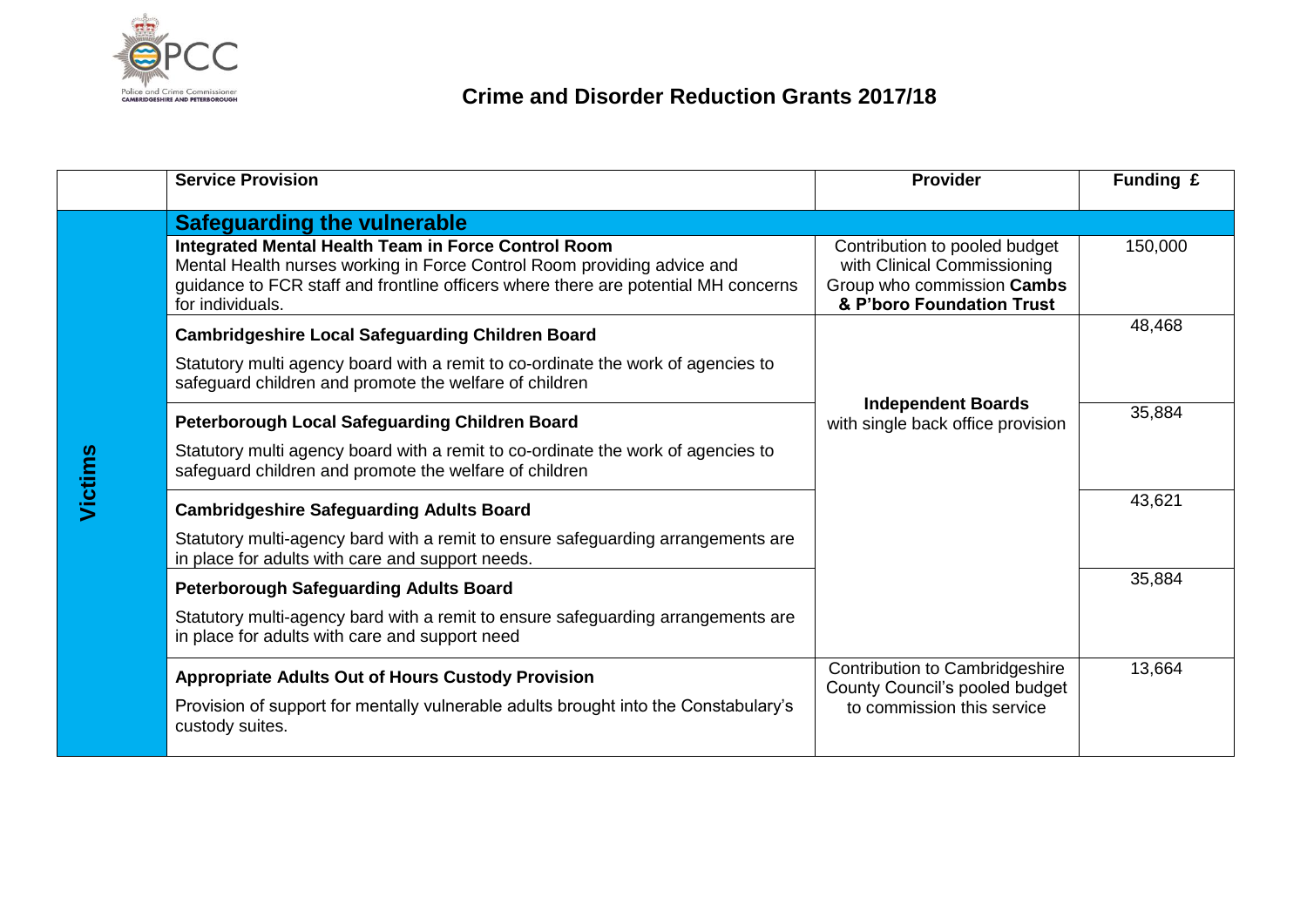

## **Crime and Disorder Reduction Grants 2017/18**

| <b>Attacking criminality and reducing re-offending</b>                                                                                                                                        |                                                                                                               |         |  |  |
|-----------------------------------------------------------------------------------------------------------------------------------------------------------------------------------------------|---------------------------------------------------------------------------------------------------------------|---------|--|--|
| <b>Peterborough Substance Misuse Innovation Fund</b><br>Funds intensive case management approach to reduce demand on custody by<br>frequent flyers.                                           | Innovation fund sitting on top of<br>main contract held by<br>Peterborough City Council with<br><b>Aspire</b> | 140,000 |  |  |
| <b>Cambridgeshire Substance Misuse</b><br>Supports partners in Criminal Justice in identifying most effective an efficient<br>referral pathways into treatment.                               | Contribution to pooled budget to<br>wider contract with<br><b>Shropshire Healthcare Trust</b>                 | 94,000  |  |  |
| <b>Cambridgeshire Youth Offending Service</b><br>Contribution to the YOS to fund preventative and restorative work                                                                            | <b>Cambridgeshire County</b><br><b>Council</b>                                                                | 127,000 |  |  |
| <b>Peterborough Youth Offending Service</b><br>Contribution to the YOS to fund preventative and restorative work                                                                              | <b>Peterborough City Council</b>                                                                              | 136,000 |  |  |
| <b>County-Wide Integrated Offender Management</b><br>Funding for a co-ordinator post to work with offenders who cause the public the<br>most harm through the volume of offences they commit. | <b>Cambridgeshire Constabulary</b>                                                                            | 45,000  |  |  |
| <b>Multi-Agency Public Protection Agency (MAPPA)</b><br>Contribution to the partnership arrangement to manage the risk posed by the most<br>serious sexual and violent offenders.             | <b>National Probation Service</b>                                                                             | 50,000  |  |  |
| <b>Crimestoppers</b><br>Contribution to the running of the national call centre where people can report<br>information anonymously and an Eastern Region Manager post                         | <b>Crimestoppers National</b><br><b>Charity</b>                                                               | 20,791  |  |  |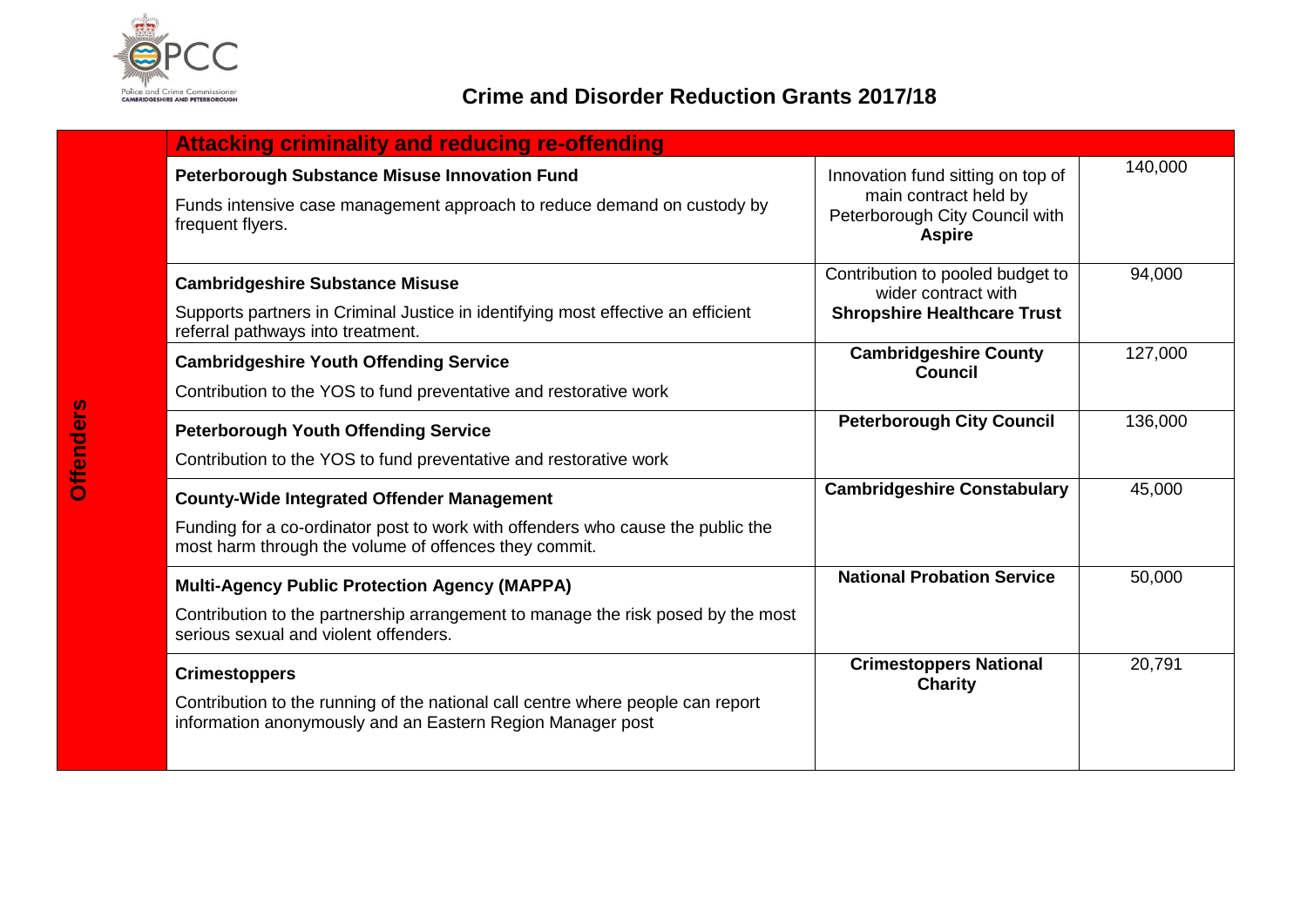

## **Crime and Disorder Reduction Grants 2017/18**

| Preventing crime and reassuring the public                                                                                                                             |                                                        |        |  |  |
|------------------------------------------------------------------------------------------------------------------------------------------------------------------------|--------------------------------------------------------|--------|--|--|
| <b>Cambridge City Community Safety Partnership</b>                                                                                                                     | <b>Cambridge City Council</b>                          | 39,000 |  |  |
| <b>Fenland Community Safety Partnership</b>                                                                                                                            | <b>Fenland District Council</b>                        | 35,000 |  |  |
| Huntingdonshire Community Safety Partnership                                                                                                                           | <b>Huntingdonshire District</b><br><b>Council</b>      | 23,000 |  |  |
| East Cambs Community Safety Partnership                                                                                                                                | <b>East Cambridgeshire District</b><br><b>Council</b>  | 12,000 |  |  |
| South Cambs Crime and Disorder Reduction Partnership                                                                                                                   | <b>South Cambridgeshire District</b><br><b>Council</b> | 16,000 |  |  |
| Safer Peterborough Partnership                                                                                                                                         | <b>Peterborough City Council</b>                       | 30,000 |  |  |
| Peterborough Anti-Social Behaviour Team<br>A contribution towards a team tackling ASB within the city                                                                  | <b>Peterborough Enforcement</b><br><b>Service</b>      | 80,000 |  |  |
| <b>ECINS - IT system</b><br>This allows real time sharing of information by partners and case management.<br>This funding enabled the renewal of the licence required. | <b>Empowering Communities</b>                          | 78,600 |  |  |
| <b>Police Cadets</b><br>This covers ongoing costs for the provision of volunteer police cadet schemes in<br>the county.                                                | <b>Cambridgeshire Constabulary</b>                     | 10,000 |  |  |
| <b>Tackling rural crime in Cambridgeshire</b><br>A contribution to local work to reduce crime in rural communities                                                     | <b>Cambridgeshire Countryside</b><br>Watch             | 12,000 |  |  |
| <b>Historic Churches</b>                                                                                                                                               | <b>Diocese of Ely</b>                                  | 10,000 |  |  |
| A contribution towards alarms to reduce theft and damage.                                                                                                              |                                                        |        |  |  |